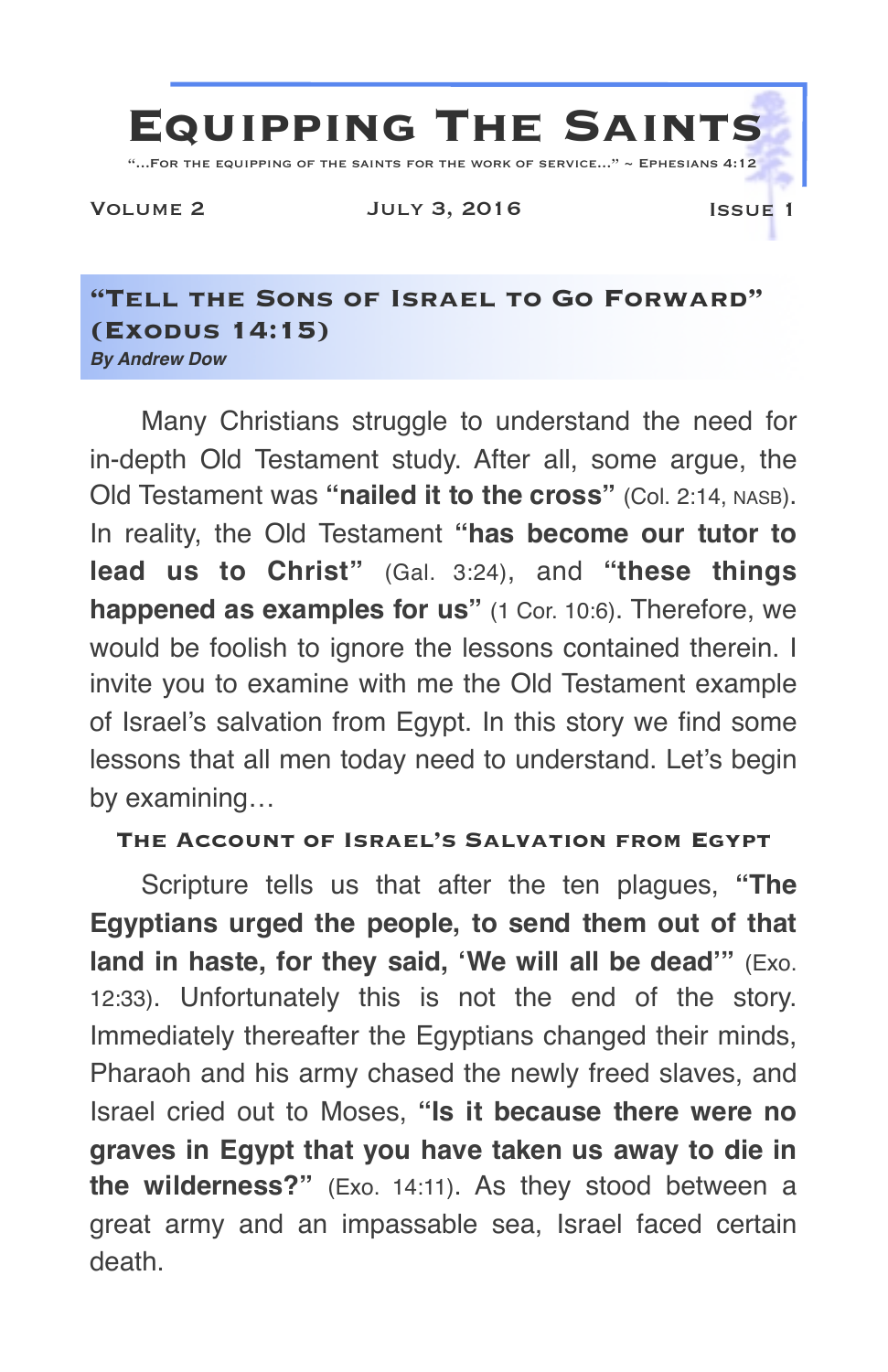Moses calmed the people, **"Do not fear! Stand by and see the salvation of the Lord which He will accomplish for you today; for the Egyptians whom you have seen today, you will never see them again forever. The Lord will fight for you while you keep silent"** (Exo. 14:13-14). Israel was trapped. The only hope they had was in the God whose power brought them to this point.

Finally, the Lord spoke to Moses. First, the Lord said, **"Tell the sons of Israel to go forward"** (Exo. 14:15). Think about Israel's situation: going forward meant walking directly into the Red Sea. And yet, that was the only hope they had! Second, the Lord said to Moses, **"As for you, lift up your staff and stretch out your hand over the sea and divide it"** (Exo. 14:16). Can you imagine hearing this as Moses? What good would it do to wave a stick over the water? Still, God demands that Moses act! Finally, God said, **"As for Me, behold... I will be honored through Pharaoh and all his army.... Then they will know that I am the Lord..."** (Exo. 14:17-18). Israel was required to act, Moses was required to act, but God is the one who would be recognized for providing Israel's salvation!

Exodus 14:19-29 records the events that take place after God spoke to Moses. Moses obeyed the Lord precisely as he had been instructed (Exo. 14:21). **"The sons of Israel went through the midst of the sea on the dry land"** (Exo. 14:22). Just as the Lord commanded, Israel went forward! Through all of this the Egyptians acknowledged, **"the Lord is fighting for them"** (Exo. 14:25). Yes, Moses and Israel obeyed, but **"the Lord saved Israel that day from the hand of the Egyptians"** (Exo. 14:30). With this story fresh in our mind, let's think about...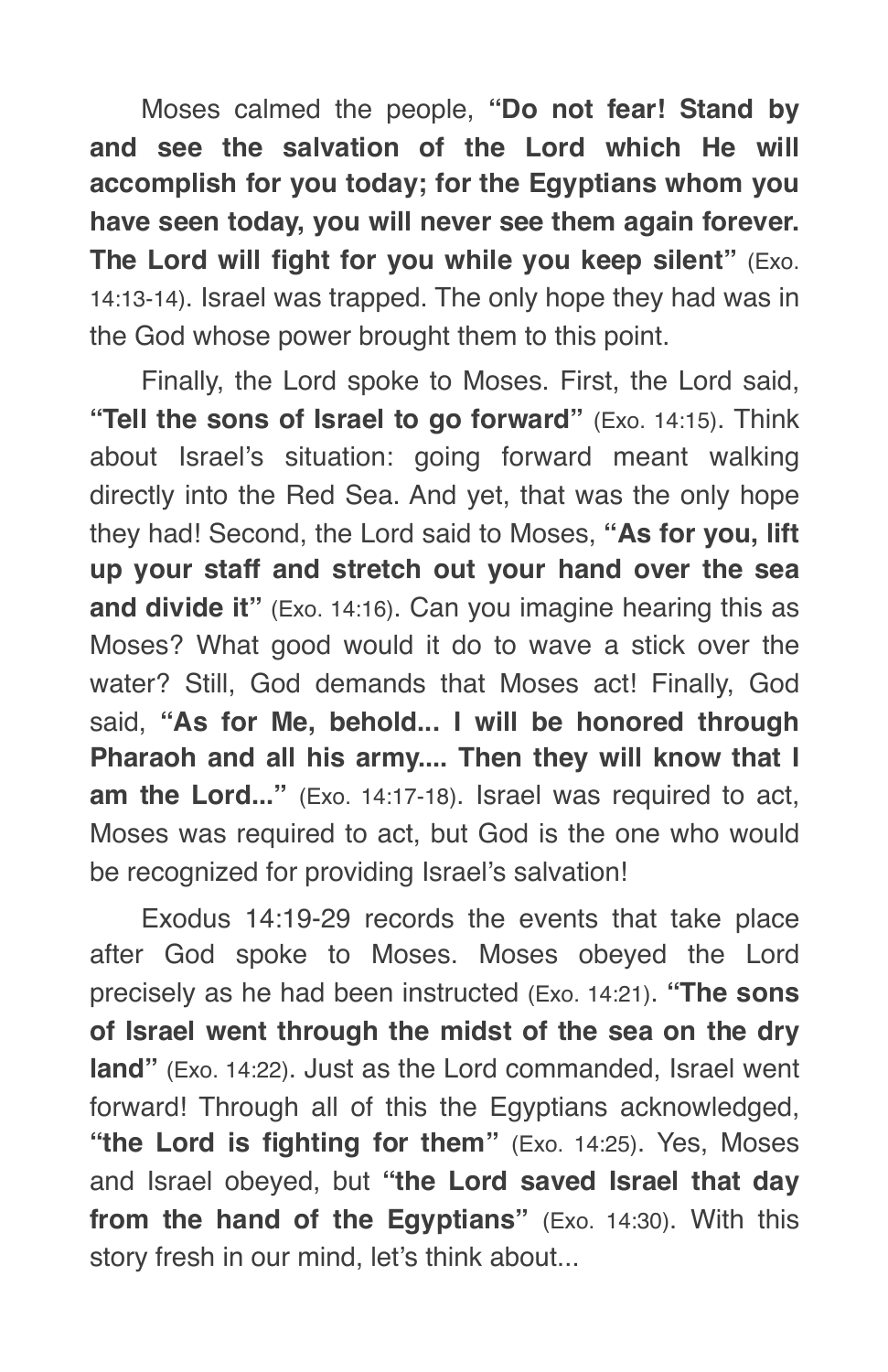#### **How Israel's Situation Mirrors Our Own**

The situation Israel found herself in is the same situation we were once in, and it is the same situation that many lost souls are in today. Sinners are described in Scripture as being **"slaves of sin"** (Rom. 6:20; cf. John 8:34). Our slavery to sin mirrors the Israelites' Egyptian bondage. Additionally, just as Israel faced certain death, **"The wages of sin is death"** (Rom. 6:23). In both circumstances, God is the only hope of life.

Our situation mirrors Israel's again in that we have received the promise of salvation. Moses calmed the children of Israel with the promise that God would save them, and God confirmed that promise by putting a plan into action. Paul tells us, **"sin shall not be master over you"** (Rom. 6:12, 14; cf. John 8:32). Like Israel we have been offered freedom from sin and death.

Consider one more similarity: God could have chosen any number of miraculous ways to save Israel from Egypt. He could have instantaneously killed the entire Egyptian army, constructed an enormous steel wall between the two peoples, or zapped them over the Red Sea. God didn't do any of those things, and neither will He do such today. Nowhere in God's revelation does He promise to instantaneously destroy our temptations, construct a wall to stand between us and sin, or zap us where we need to go. To the contrary God demands obedient action.

## **What Are We To Learn From This Comparison?**

Understanding this story and noticing comparisons will do little good without considering what Christians are to learn from such a comparison. Let me suggest two things: